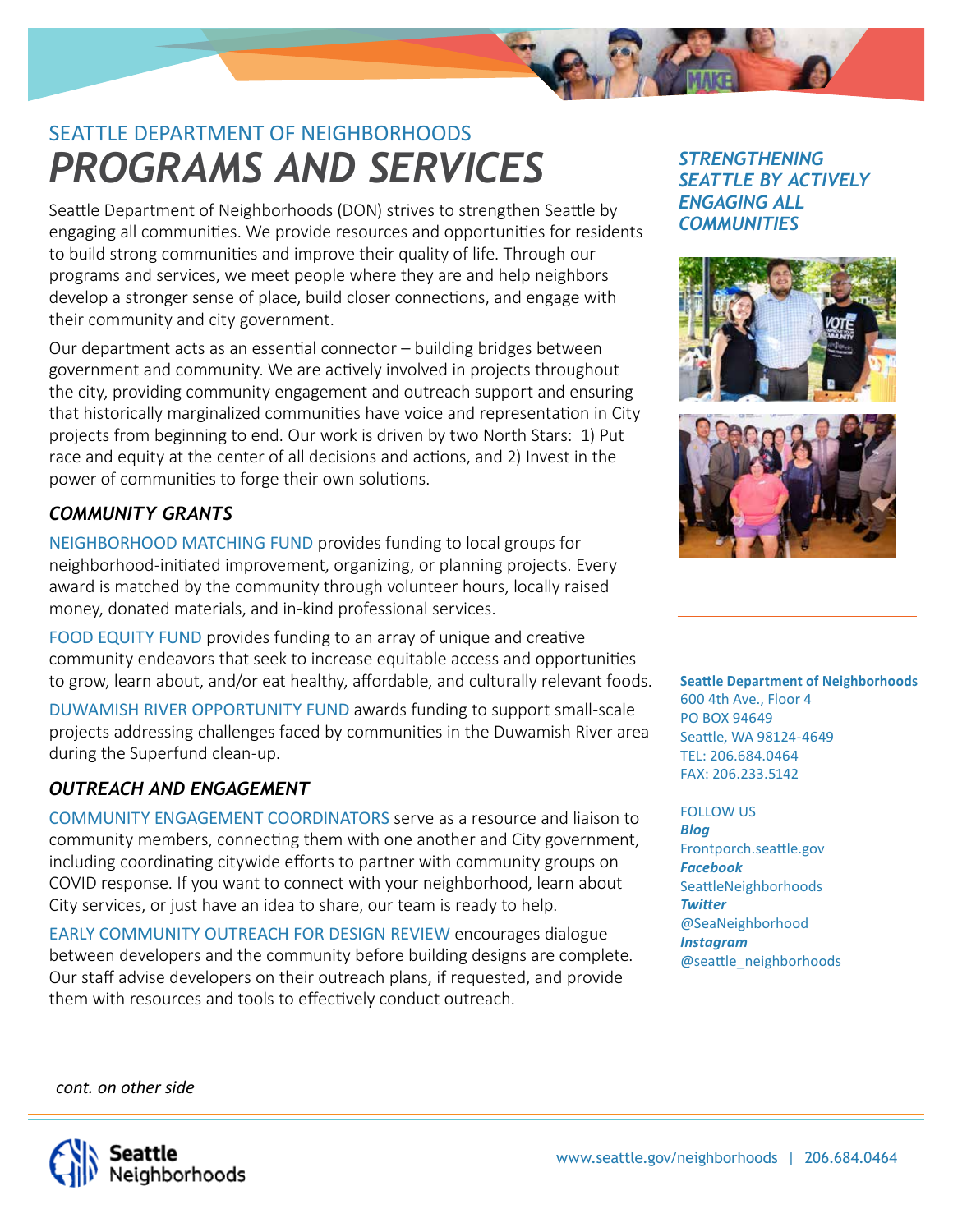### *PROGRAMS AND SERVICES SEATTLE DEPARTMENT OF NEIGHBORHOODS*

STRATEGIC PARTNERSHIPS collaborates with City departments, regional agencies, and community groups to provide strategic advisement, coordination, and support for City programs and projects with a focus on increasing equitable engagement to communities most impacted by the city's growth and infrastructure needs.

### *LEADERSHIP DEVELOPMENT*

COMMUNITY LIAISONS are independent contractors who are trusted advocates and expert community navigators in historically underrepresented communities, which include communities of color, immigrants and refugees, the LGBTQ+ community, people with disabilities, seniors, youth, and people experiencing homelessness. They serve as a resource and liaison to ensure the City forges meaningful connections and receives diverse and impactful civic participation.

PEOPLE'S ACADEMY FOR COMMUNITY ENGAGEMENT offers leadership development and skill building for emerging leaders in a multicultural, participatory environment. Participants learn hands-on strategies from experts on topics like community building, inclusive engagement, and accessing government.

#### *REIMAGINATION AND RECOVERY*

GENERATIONAL WEALTH PROGRAM works with community organizations, government agencies, and philanthropic partners to enhance, develop, and invest in community-centered approaches to closing race-based wealth gaps.

WEST SEATTLE BALLARD LINK EXTENSION (WSBLE) RACIAL EQUITY AND ENGAGEMENT is responsible for building relationships with community and providing the capacity and partnership necessary for community members to be powerful self-advocates. This team will guide Sound Transit to engage in decision-making that is centered in racial equity and co-created with community.

CHINATOWN INTERNATIONAL DISTRICT (CID) is an historically significant and culturally rich community. In 2019, the most recent work in community selfdetermination started with the founding of a community coalition, the CID Vision Group. DON is excited to add internal capacity to support their work, organize collective City efforts in partnership with this community, and repair past harms.











*cont. on other side*